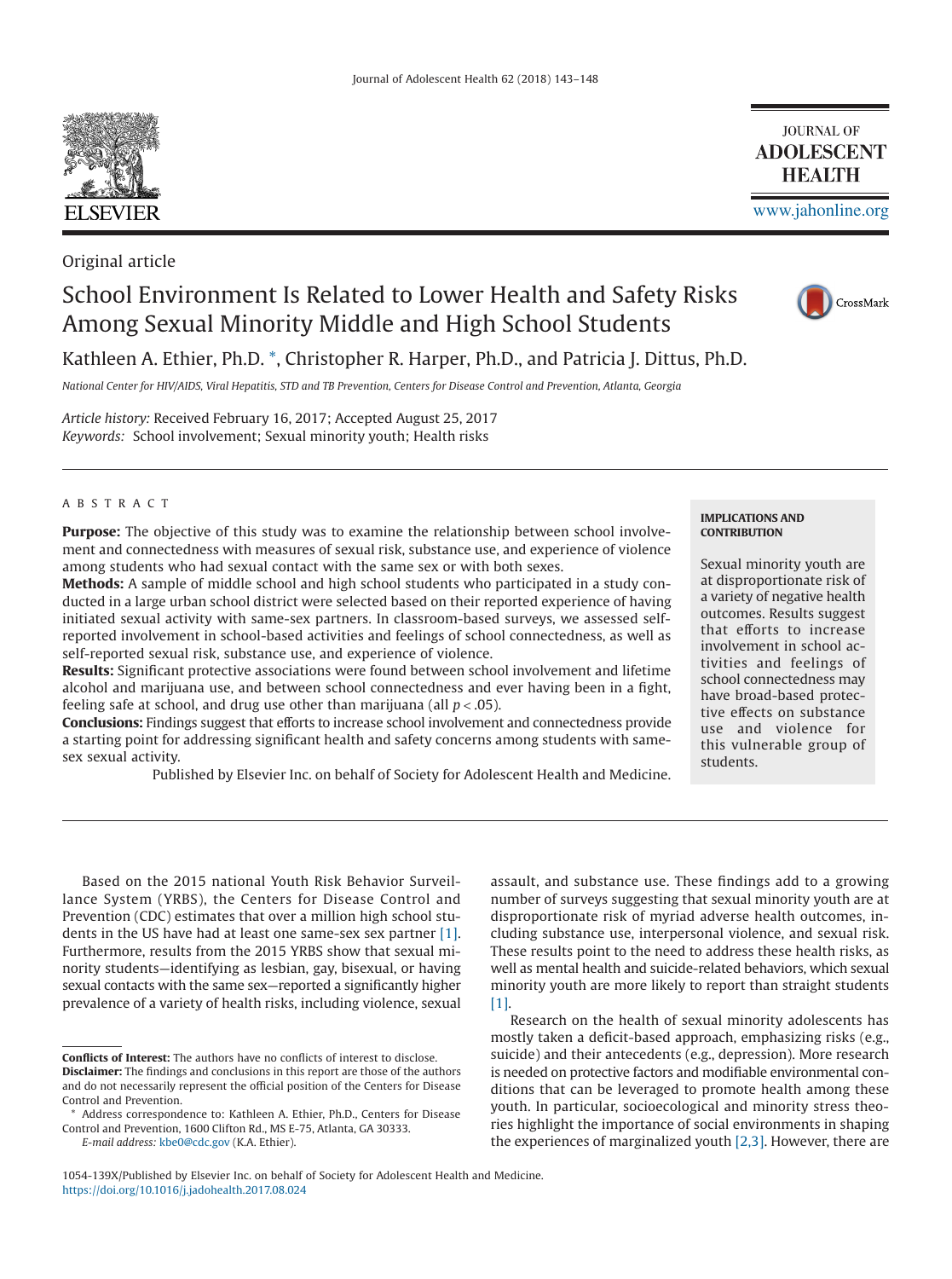limited data on systems-level protective factors that can be improved through policies, programs, and interventions to decrease disparities, such as working to improve school environments.

Schools are meant to support the youth academically, socially, and physically. School social environments, including involvement in school activities and feelings of connection to the school, can decrease adolescent health risk [\[4\].](#page--1-2) School involvement and attachment have been related to less sexual risk [\[5\],](#page--1-3) substance use [\[6,7\],](#page--1-4) and violence [\[8,9\]](#page--1-5) among the youth across numerous studies. Although some data suggest that perceptions of school protective factors may be lower among some sexual minority youth [\[10\],](#page--1-6) no studies have examined whether perceptions of school connectedness and reports of involvement in school activities are protective against sexual risk, substance use, violence, or peer victimization among sexual minority youth.

The present study uses data collected from middle school and high school students in a large urban school district. We examined the relationship between school involvement and connectedness with measures of sexual risk, substance use, and experience of violence among a subsample of students in participating schools who reported sexual contacts of the same sex. School connectedness and school involvement connect the youth to supportive adults and promote adherence to healthy social norms; scaffold relationships with positive, age-appropriate role models; and buffer the negative influence of risk factors (i.e., deviant peer groups, lack of parent support, and community adversity). The influence of school connectedness and school involvement may be particularly important for sexual minority adolescents who are more likely to be marginalized because of their sexual behavior or identity [\[11,12\].](#page--1-7)

Additionally, the majority of students in the study were racial or ethnic minorities. Past research on protective factors among sexual minority youth have used samples composed predominantly of white adolescents. Therefore, limited research on protective factors exists for adolescents who experience layered stigma and discrimination because of both their sexuality and race/ethnicity. The present study is an important first step toward addressing this gap in the literature.

#### **Methods**

Data were drawn from waves 2–5 of data collection among the nonintervention sample of the Project Connect evaluation. Project Connect was a multilevel school-based intervention designed to decrease sexual risk behavior and to increase the use of sexual health services; the project was implemented between 2005 and 2009 in middle and high schools near Los Angeles, CA, with schools selected from zip codes with high sexually transmitted infection (STI) and teen pregnancy rates. The study design and data collection methods were described extensively else-where [\[13\].](#page--1-8) The current analyses included middle school and high school participants who reported any sexual partners of the same sex (n = 497, <1% of the entire Project Connect comparison group sample).

#### *Measures*

Analyses were limited to students who had sexual contact with the same sex based on a single question: "With whom have you had any kind of sexual activity?" Response options included "I have never had any kind of sexual activity," "males only," "females

only," or "males and females." Male students who selected females only, female students who selected males only, and students who never had any sexual experience were excluded from the analyses. Additionally, this question was used to create a dichotomous control variable comparing students with only same-sex partners with students with both gender partners.

The analyses included seven self-reported health risks, including three measures of substance use (lifetime alcohol, marijuana, and other drug use), one measure of sexual risk (four or more lifetime sex partners), and three measures of violence experience (bullying victimization, feeling unsafe at school, and having been in a physical fight in the past year). Lifetime alcohol use was assessed with the question "During your life, on how many days have you had at least one drink of alcohol?" Response options were "0 days," "1 or 2 days," "3–9 days," "10–19 days," "20–39 days," "40–99 days," and "100 or more days." Lifetime marijuana use and other drug use were assessed with similar questions: "During your life, on how many times have you used marijuana (also called weed or pot)?" and "During your life, on how times have you used other drugs (like cocaine, inhalants, heroin, methamphetamines, or ecstasy)?" Response options to both of these questions were "0 times," "1 or 2 times," "3–9 times," "10–19 times," "20–39 times," "40–99 times," and "100 or more times." Four or more lifetime sex partners were assessed with the question "With how many people have you ever had sexual intercourse?" Response options were "I have never had sexual intercourse," "one person," "two people," "three people," and "four people or more." Bullying victimization and feeling unsafe at school were assessed with the statements "I get teased or bulled at this school" and "I feel safe at this school." Response options for these statements were "agree," "neither agree nor disagree," and "disagree." Physical fight in the past year was assessed with the question "During the past 12 months, how many times were you in a physical fight?" The response options were "0 times," "1 time," "2 or 3 times," "4 or 5 times," "6 or 7 times," "8 or 9 times," "10 or 11 times," and "12 or more times." All of the measures of risk were dichotomized with 1 indicating the presence of risk and the absence of risk as the referent.

School involvement was averaged across six ordinal items developed specifically for the present study that assessed participation in activities at school in the prior 3 months. Students were asked, "In the past 3 months, how often did you take part in the following activities at school?" The list of activities included "sports (like baseball or cheerleading)," "academic clubs (like debate team or science club)," "music or arts (like band or drama)," "identity clubs (like Bible club or cultural/ethnic club)," "service clubs (like tutoring club or key club)," and "leadership or career training (like ROTC)." Participation in each activity was rated on ordinal-interval: "never," "once or twice a month," "once or twice a week," or "every day." These items were averaged to create a school involvement scale (mean = .57, standard deviation [SD] = .57), which demonstrated adequate psychometric properties (composite reliability = .76).

School connectedness was measured with the average of three items, selected from those used in the National Study on Adolescent Health [\[14\],](#page--1-9) measured with a three-option ordinal scale (disagree, neither agree nor disagree, or agree), including "I feel close to people at this school," "I feel like I am part of this school," and "The teachers at this school treat students fairly." These three items were averaged to create a school connectedness  $(mean = 1.22, SD = .53)$  scale that demonstrated adequate psychometric properties (composite reliability = .76).